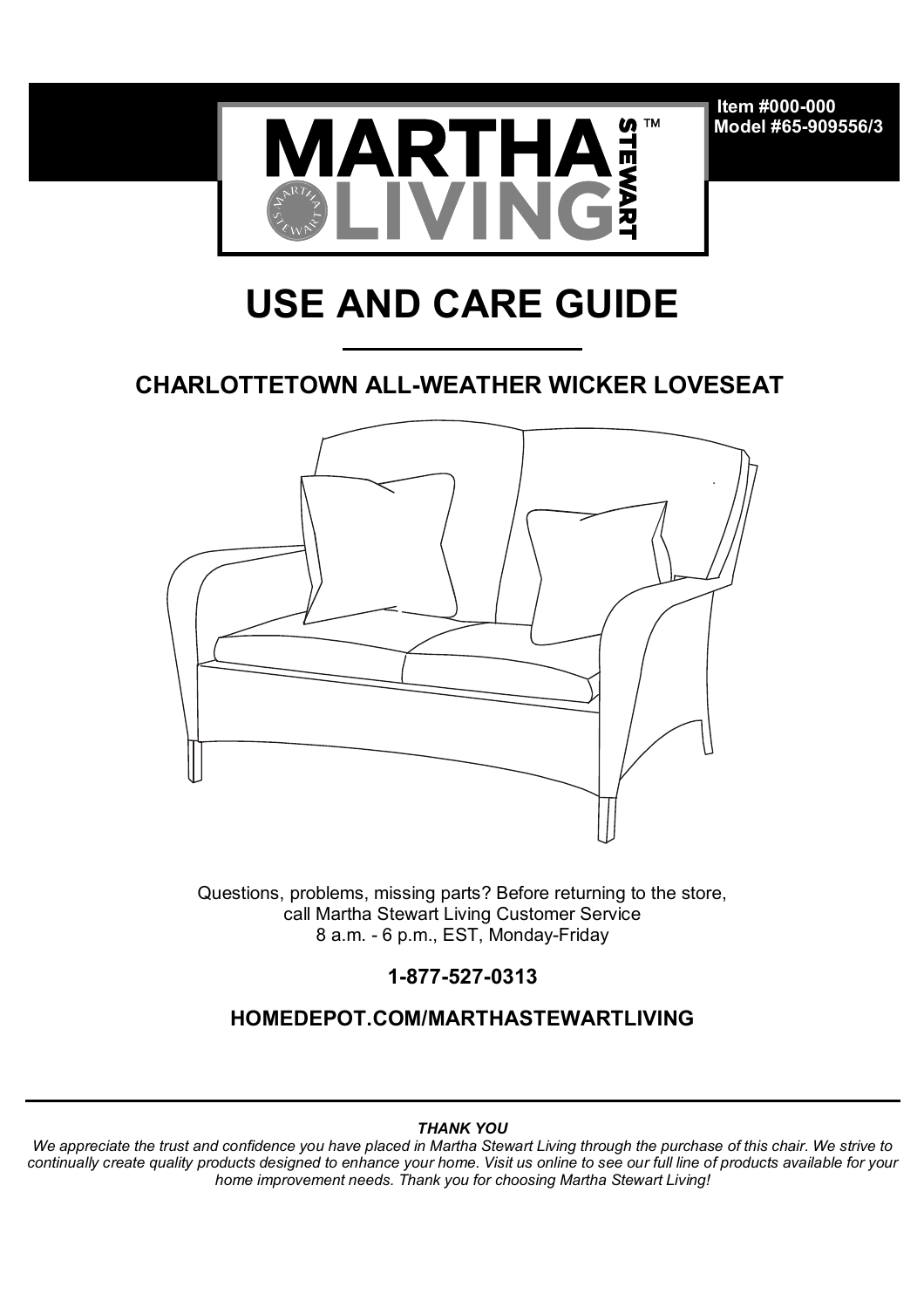## **Table of Contents**

| <b>Safety Information</b> |  |  |
|---------------------------|--|--|

## **SET UP YOUR FURNITURE PROPERLY**

- $\Box$  Ensure that all parts are assembled properly and fully tightened as per the instructions.
- $\Box$  When placing in the desired location, ensure that all legs are resting on the same surface. You may adjust the legs levelers as required to ensure that the item stands in a rigid position.

#### **EXAMINE YOUR FURNITURE**

□ Examine occasionally to ensure that there are no loose parts. If loose parts are found, they must be re-tightened fully before additional use.

#### **OBSERVE WEIGHT LIMITS**

The weight limits for the following products are listed below:

- □ Chair: 300 lbs
- □ Swivel Chair: 300 lbs
- □ Loveseat: 500 lbs
- □ Ottoman: 150 lbs
- $\Box$  Table: 50 lbs

**CAUTION:** If you overload your furniture, injuries can occur.

## **Warranty**

## **1 YEAR WARRANTY FOR FRAME, RESIN WEAVE, AND CUSHIONS**

#### **WHAT IS COVERED**

We warrant to the original purchaser for one year, from the date of purchase, that the frame, resin weave and cushions will be free from manufacturing defects. This warranty also covers peeling, crackling, blistering, discoloration, or fading for this one year period.

#### **WHAT IS NOT COVERED**

It remains the customer's responsibility for freight and packaging charges to and from our service center. This warranty does not cover commercial use, acts of nature, fire, freezing, and abusive use. Discoloration or fading of the finish or fabrics as a result of chemicals or spills is not covered. Glass tabletop breakage and corrosion or rusting of hardware are not covered. In addition, purchased parts are not covered under this warranty. Proof of purchase (dated register receipt) is required for warranty claims. We reserve the right to make substitutions with similar merchandise, if the model is no longer in production. Warranty is to the original purchaser and is not-transferable. As some states do not allow exclusions or limitations on an implied warranty, the above exclusions and limitations may not apply. This warranty gives you specific rights, and you may also have other rights, which vary from state to state.

Contact the Customer Service Team at 1-877-527-0313 or visit www.HomeDepot.com/MarthaStewartLiving.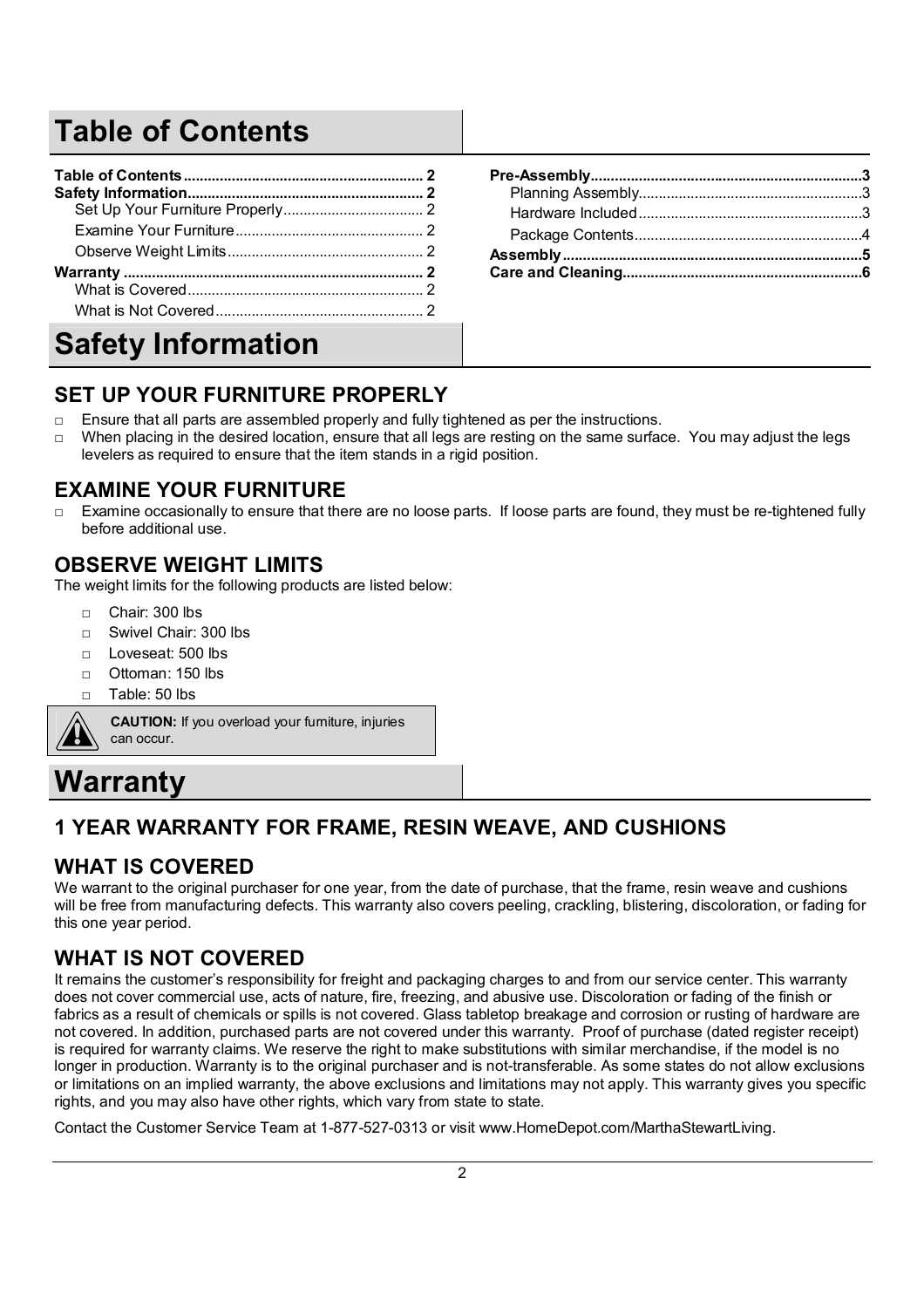## **Pre-Assembly**

## **PLANNING ASSEMBLY**

To prevent damage, place all parts on a soft surface during assembly. Remove all protective caps before beginning assembly.

#### **HARDWARE INCLUDED**

 $\mathbb{Z}$ 

**NOTE:** Hardware not shown to actual size.

 $\bigotimes_{\mathsf{A}\mathsf{A}}\ \mathscr{O}_{\mathsf{B}\mathsf{B}}\ \bigodot_{\mathsf{CC}}\ \mathscr{C}^{\mathscr{O}}_{\mathsf{D}\mathsf{D}}\ \mathscr{O}_{\mathsf{E}}\ \bigodot_{\mathsf{E}}\ \bigodot_{\mathsf{F}}\ \mathscr{C}^{\mathsf{C}}_{\mathsf{G}}\ \mathscr{O}_{\mathsf{H}}\ \mathsf{H}$ 

| Part | <b>Description</b>              | Quantity |
|------|---------------------------------|----------|
| AA   | Locking nut<br>$\Phi$ 8mm       | 8        |
| ВB   | Washer<br>$\Phi$ 8mm            | 8        |
| CC   | Nut cap<br>$\Phi$ 8mm           | 8        |
| DD   | <b>Bolt</b><br>$\Phi$ 1/4 x25mm | 2        |
| EЕ   | Small washer $\Phi$ 6mm         | 2        |
| FF   | Bolt cap<br>$\Phi$ 6mm          | 2        |
| GG   | Wrench<br>13#                   | 1        |
| HН   | Hex wrench<br>4 <sub>mm</sub>   |          |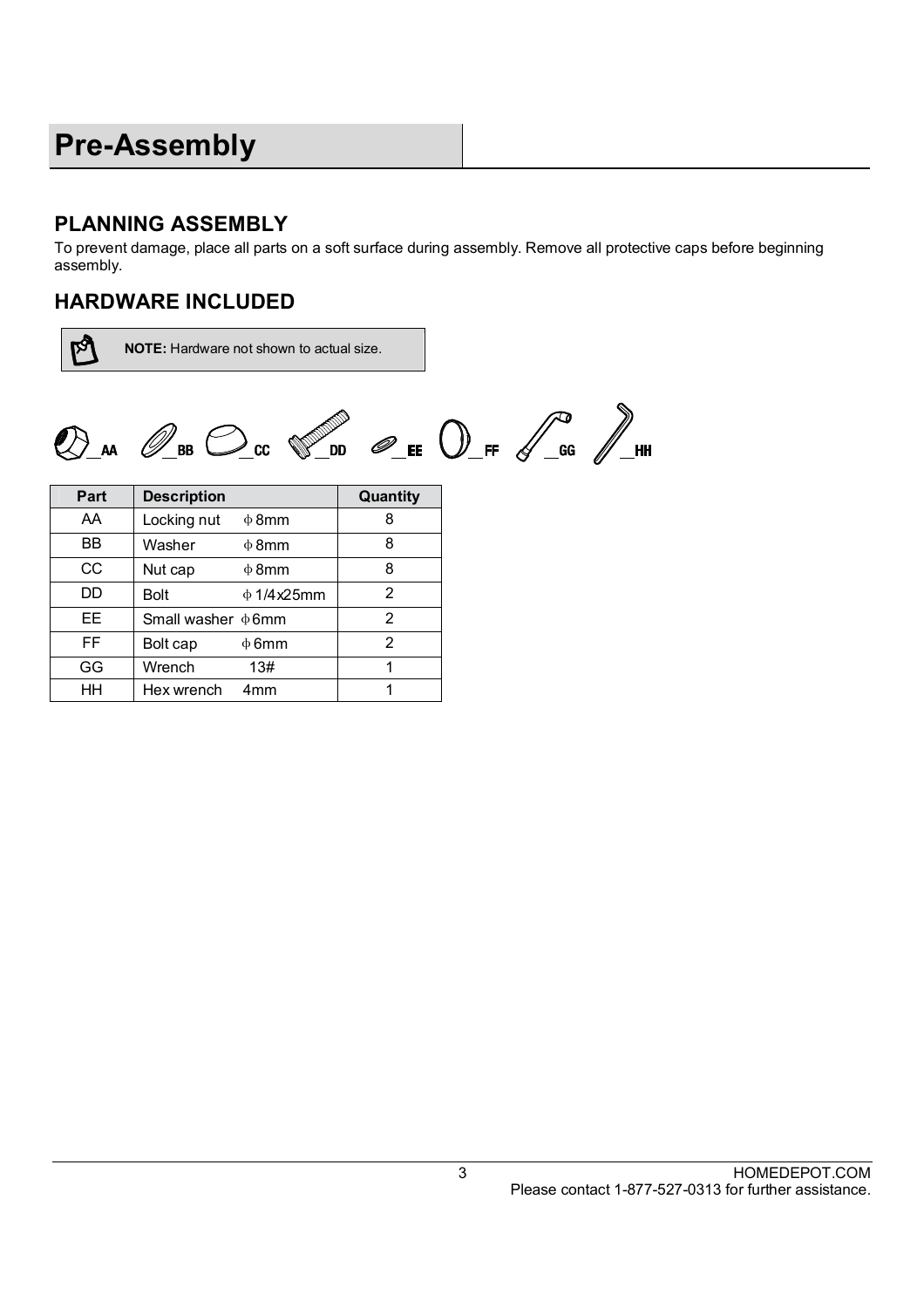# **Pre-Assembly (continued)**

## **PACKAGE CONTENTS**



| Part | <b>Description</b>  | Quantity |
|------|---------------------|----------|
| А    | Seat                |          |
| в    | <b>Back</b>         |          |
| C    | Left arm            |          |
|      | Right arm           |          |
| F    | Seat cushion        |          |
| F    | <b>Back cushion</b> | 2        |
| G    | Pillow              | 2        |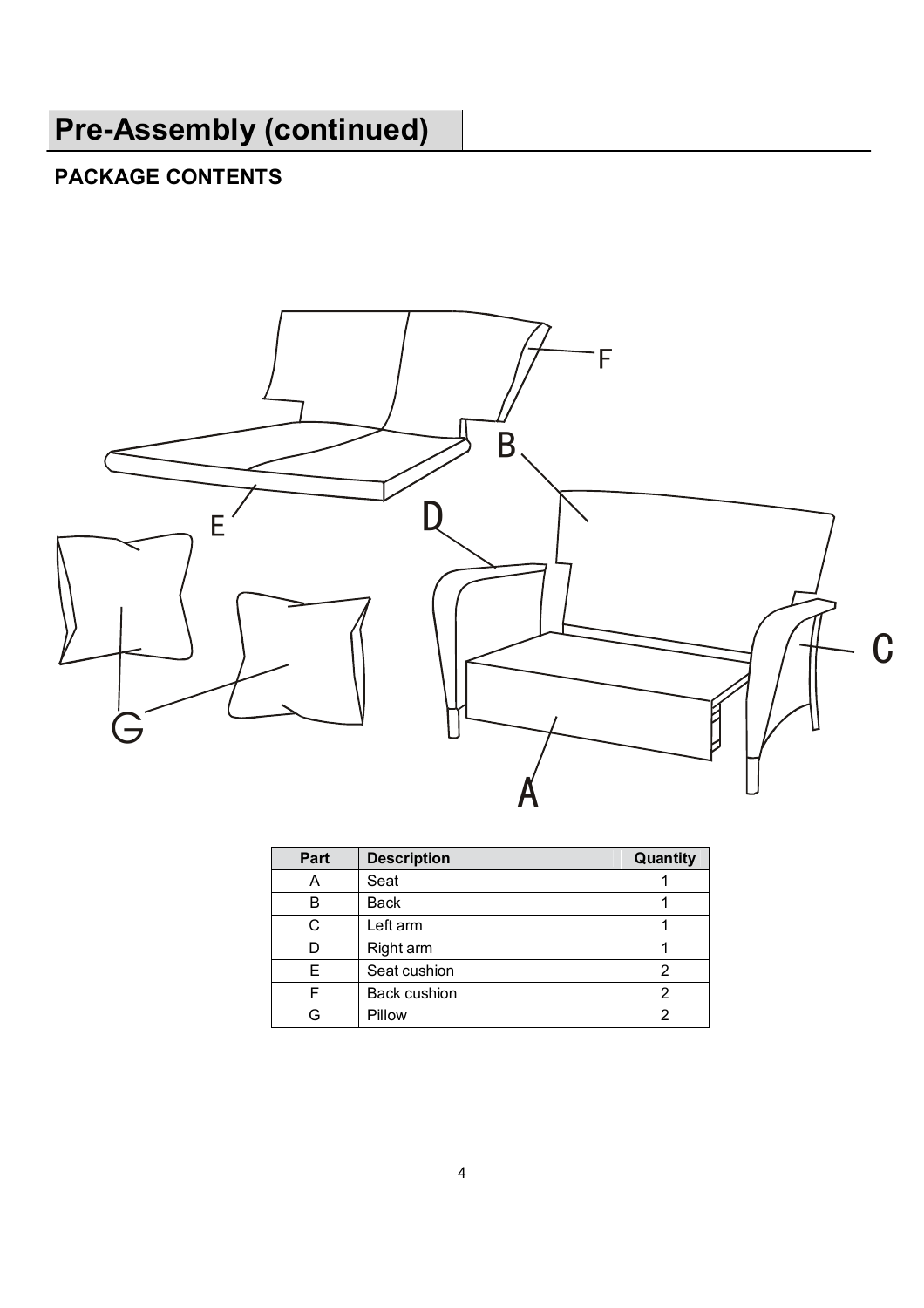## **Assembly**

## 1 Attaching the left arm to the  $\vert$  2 Attaching the back  $\vert$

- □ Place the left arm (C) on a soft surface.
- $\Box$  Place the seat (A) over the two bolts on the left arm (C).
- □ Fasten with washers (BB) and locking nuts (AA) and hand-tighten.

## **A A BB AA**  $\mathsf C$ A **BB**

## Attaching the right arm  $\vert$  **4** Adding the caps

- $\Box$  Place the two bolts on the right arm (D) into the seat (A).
- □ Fasten with washers (BB) and locking nuts (AA) and hand-tighten.
- $\Box$  Insert the pin on the back (B) into the hole on the right arm (D). Fasten with a small washer (EE) and bolt (DD) and hand-tighten.



- $\Box$  Place the back (B) onto the two bolts on the seat (A) and one bolt on the left arm (C).
- $\Box$  Fasten with washers (BB) and locking nuts (AA) and hand-tighten.
- $\Box$  Insert the pin on the back (B) into the hole on the left arm (C). Fasten with a small washer (EE) and bolt (DD) and hand-tighten.



- $\Box$  Fully tighten all the nuts (AA) with the wrench (GG) and cover with the nut caps (CC).
- $\Box$  Fully tighten all the bolts (DD) with the Hex wrench (HH) and cover with the bolt caps (FF).
- □ Adjust leg levelers as required.
- $\Box$  Place the seat cushion (E) and back cushion (F) and pillow (G) on the chair. This chair is now ready for your enjoyment.

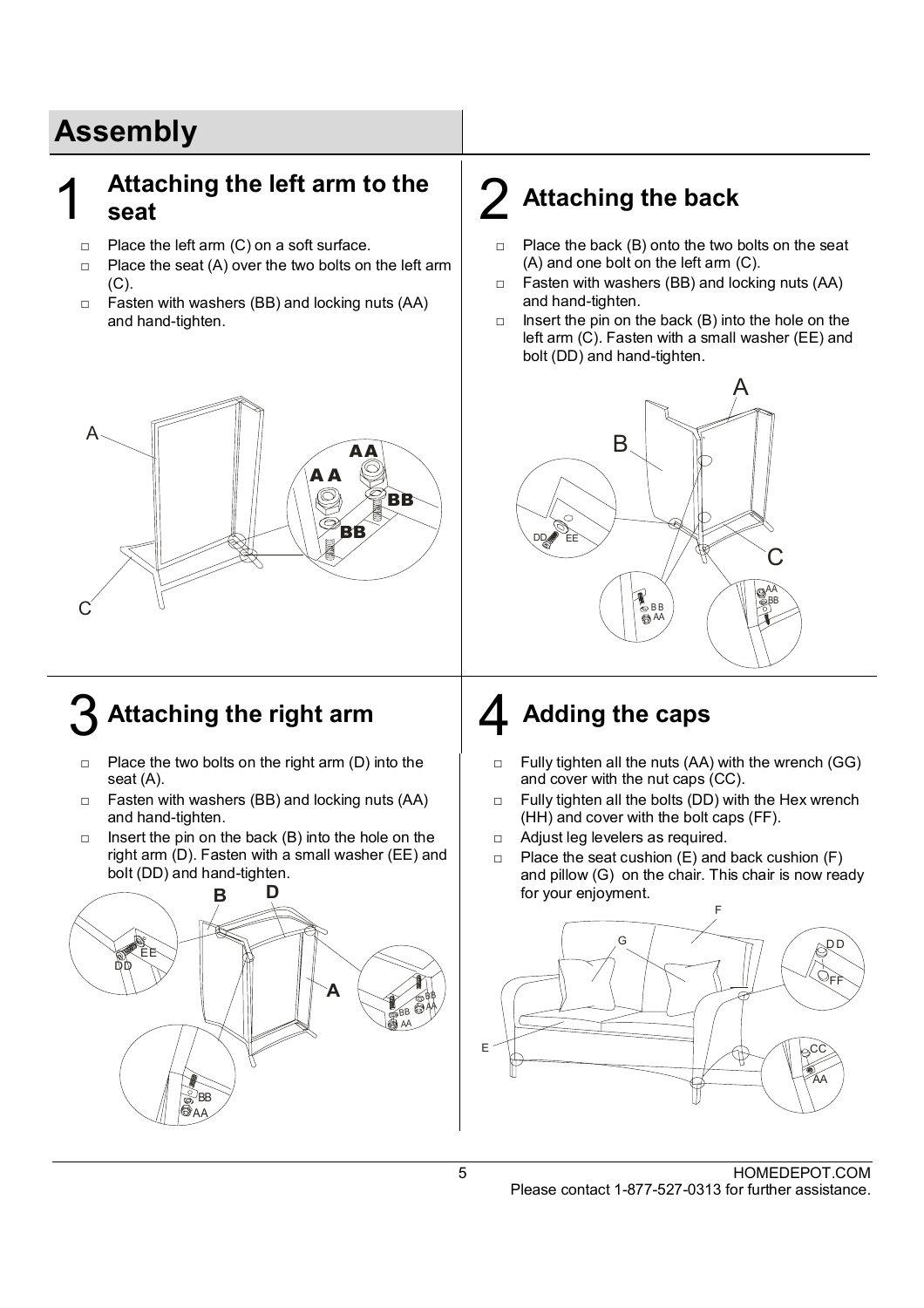## **Care and Cleaning**

- □ Wash the frame with a mild solution of soap and water, rinse with clean water, and dry thoroughly.
- □ If your set includes cushions or mesh fabrics, you may Scotchguard them to protect them from the elements. Cushions may also be cleaned by hand with a mild solution of soap and water. Rinse the cushion cover thoroughly and allow to drip dry. The back cushion and pillow should be spot cleaned with a soft cloth. Do not machine wash or tumble dry, as the cushions may shrink. Do not use bleach or solvents on fabrics. Never use cleaners that contain acid or abrasive materials.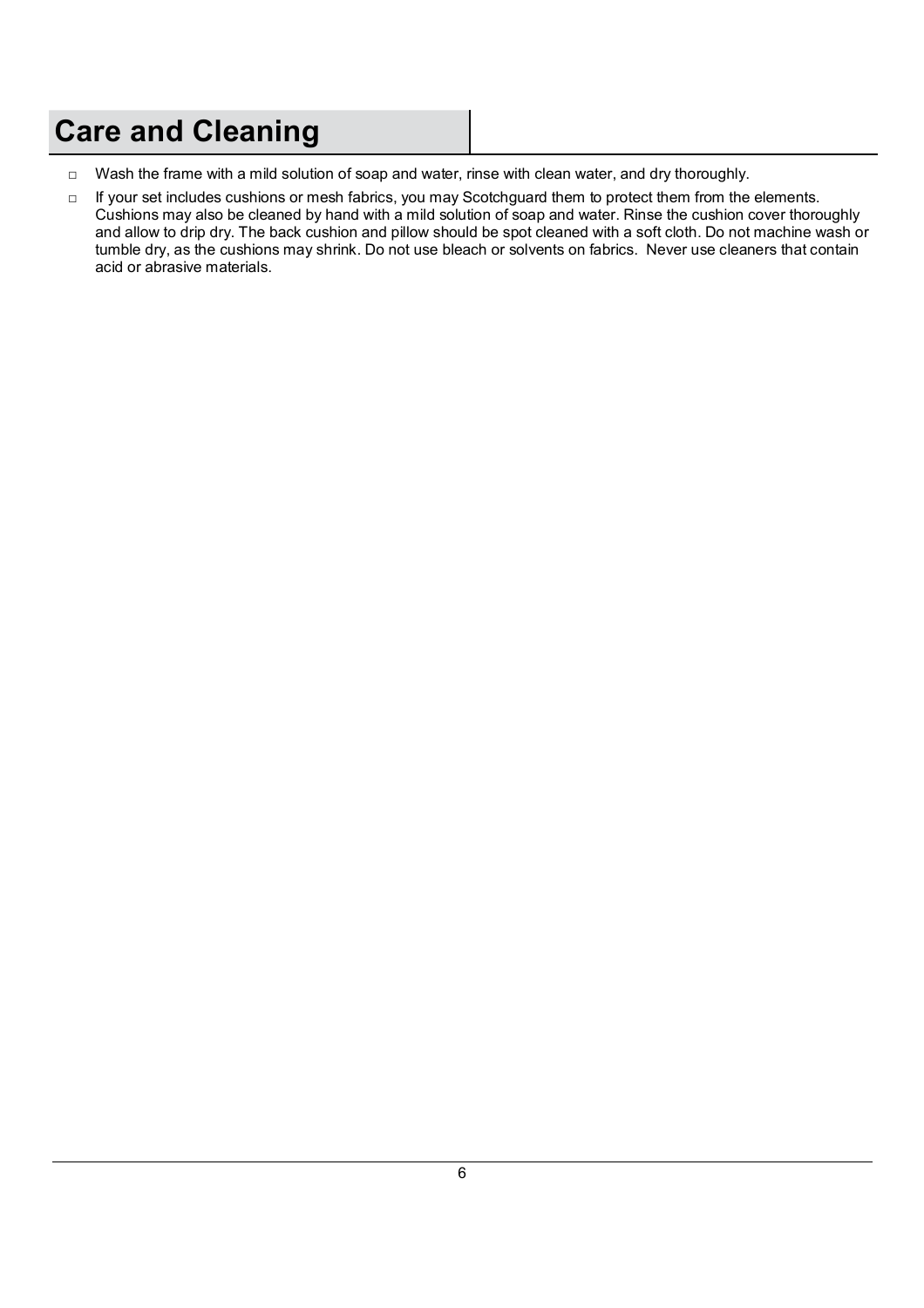

Questions, problems, missing parts? Before returning to the store, call Home Depot Customer Service 8 a.m. - 6 p.m., EST, Monday-Friday

**1-877-527-0313**

#### **HOMEDEPOT.COM/MARTHASTEWARTLIVING**

Retain this manual for future use.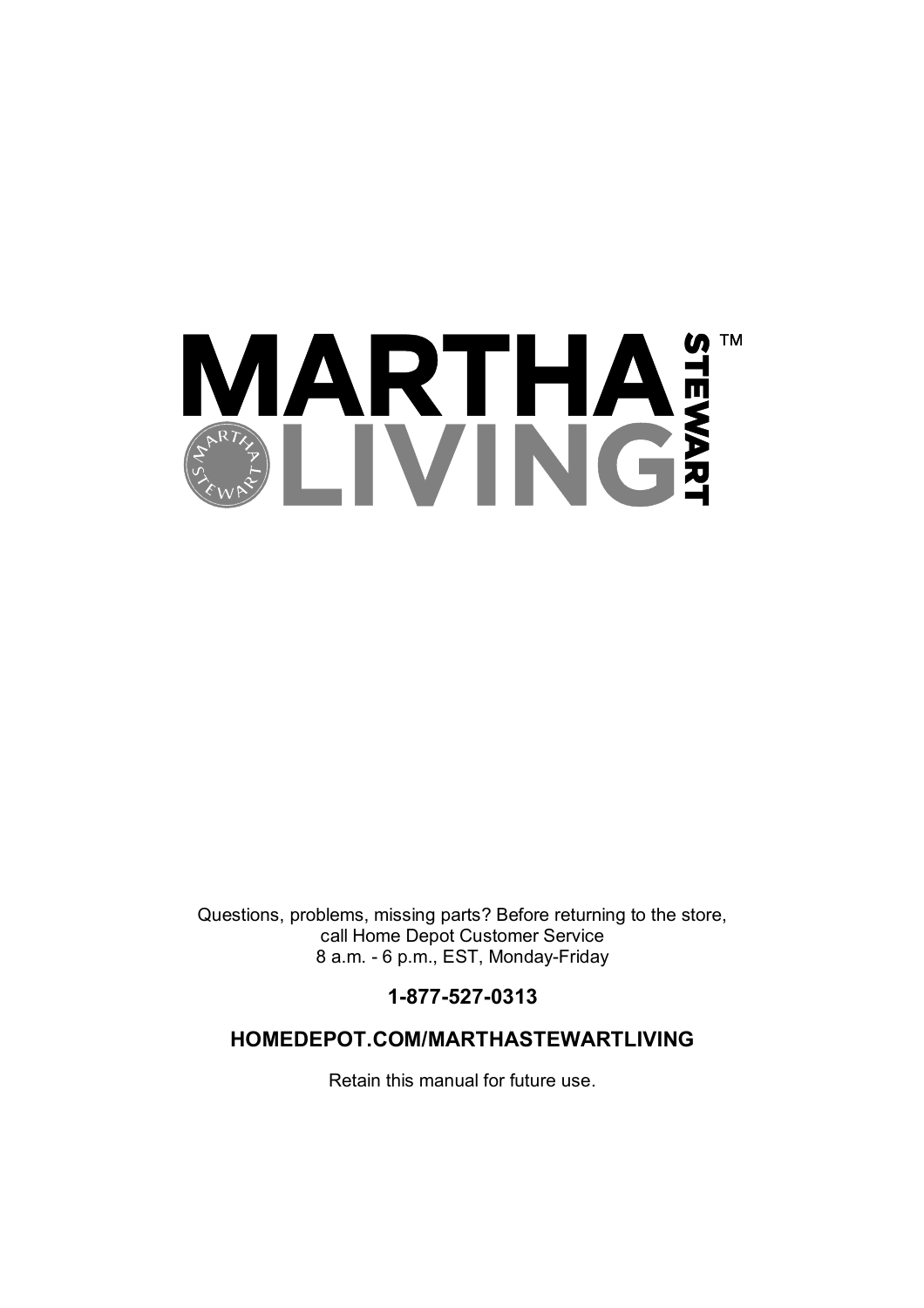**Article n°000-000 Modèle n°65-909556/3**



# **GUIDE D'UTILISATION ET D'ENTRETIEN**

## **CAUSEUSE CHARLOTTETOWN EN OSIER À L'ÉPREUVE DES INTEMPÉRIES**



Questions, problèmes, pièces manquantes? Avant de retourner au magasin, appelez le service à la clientèle Martha Stewart Living de 8h à 18h, HNE, du lundi au vendredi

**1 877 527-0313**

#### **HOMEDEPOT.COM/MARTHASTEWARTLIVING**

*Nous vous remercions d'avoir fait confiance à Martha Stewart Living en achetant cette causeuse. Nous nous efforçons en permanence de créer des produits de qualité conçus pour perfectionner votre maison. Vous pouvez visiter notre site en ligne pour consulter notre gamme complète de produits disponibles pour vos besoins de rénovation résidentielle. Merci d'avoir choisi Martha Stewart Living!*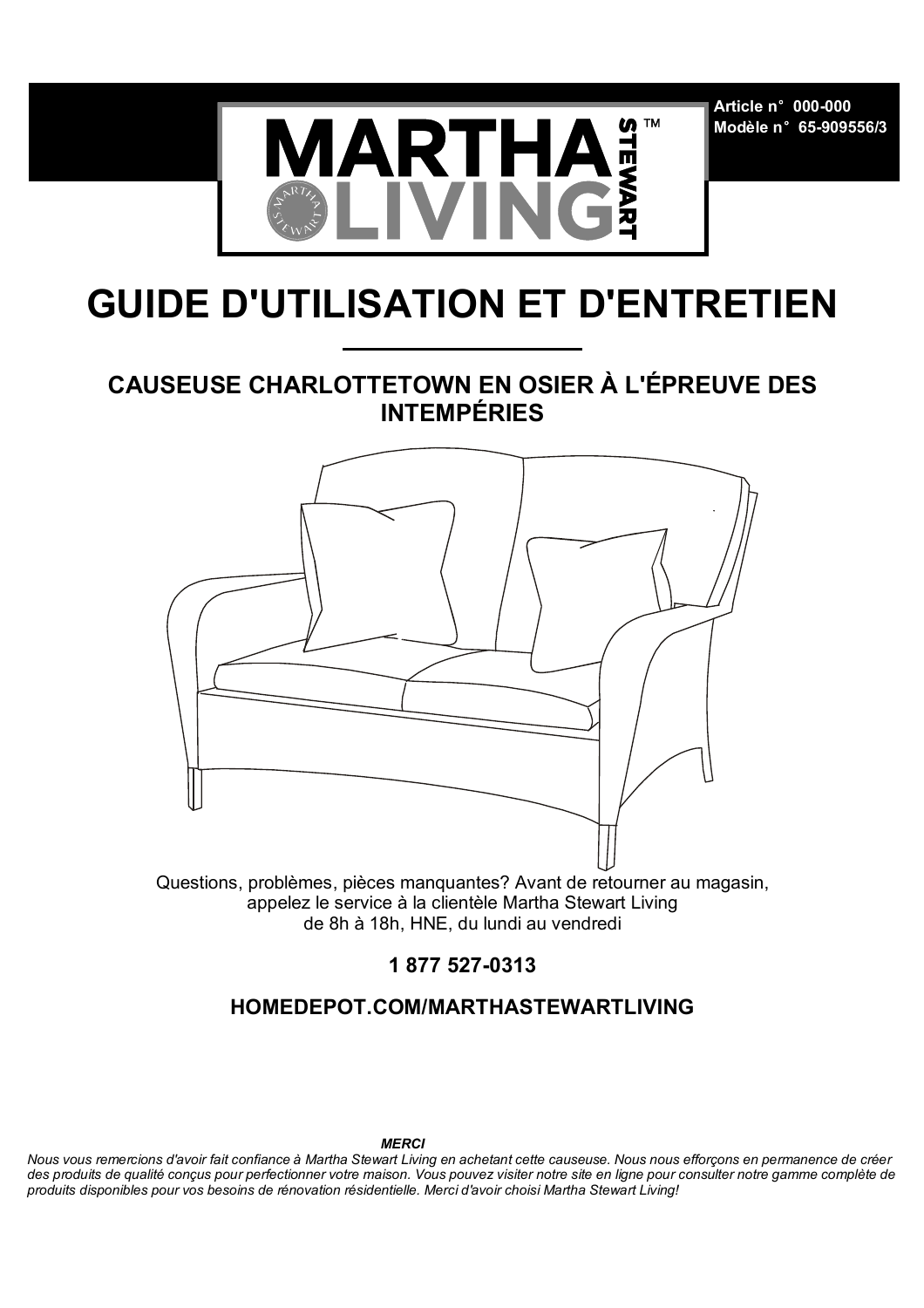## **TABLE DES MATIÈRES**

## **Consignes de sécurité**

## **ASSEMBLEZ CORRECTEMENT VOTRE MOBILIER**

- □ Veillez à ce que toutes les pièces soient correctement assemblées et serrées selon les instructions.
- Lorsque vous placez le meuble à l'endroit désiré, faites en sorte que tous les pieds reposent sur la même surface. Vous pouvez régler les pieds de mise à niveau au besoin pour veiller à ce que le meuble se trouve dans une position ferme et stable.

#### **EXAMINEZ VOS MEUBLES**

Examinez périodiquement vos meubles pour vous assurer qu'il n'y a pas de pièces desserrées. S'il y a des pièces desserrées, elles doivent être resserrés complètement avant utilisation.

#### **OBSERVEZ LES LIMITES DE POIDS**

Les limites de poids pour les produits suivants sont répertoriés ci-dessous :

- □ Chaise : 136 kg ( 300 lb).
- □ Fauteuil pivotant : 136 kg (300 lb).
- □ Causeuse : 226 kg (500 lb).
- □ Pouf : 68 kg (150 lb).
- □ Table : 22,6 kg (50 lb).



**ATTENTION :** Si vous surchargez votre mobilier, des blessures peuvent survenir.

## **Garantie**

## **GARANTIE DE 1 AN POUR L'ARMATURE, LA RÉSINE TISSÉE ET LES COUSSINS**

## **CE QUI EST COUVERT**

Nous garantissons pendant un an à l'acheteur original, à partir de la date d'achat, que l'armature, la résine tissée et les coussins seront exempts de défauts de fabrication. Cette garantie couvre également le pelage, la fissuration, les cloques, la décoloration ou toute autre altération pendant cette période d'un an.

## **CE QUI N'EST PAS COUVERT**

Le client doit payer les frais d'emballage et de transport aller-retour à notre centre de service. Cette garantie ne couvre pas un usage commercial, la quincaillerie, les dommages découlant d'une catastrophe naturelle, d'un incendie, du gel et d'un usage abusif. La décoloration ou altération de la finition ou des tissus à la suite d'utilisation de produits chimiques ou à cause des déversements ne sont pas couverts. Les bris de plateau de table en verre et la corrosion ou la rouille de la quincaillerie ne sont pas couverts. En outre, les pièces achetées ne sont pas couvertes par cette garantie. Une preuve d'achat (reçu de caisse daté) est requise pour vous prévaloir de la garantie. Nous nous réservons le droit de remplacer un article par un autre semblable si le modèle n'est plus en production. La garantie ne vise que l'acheteur original et n'est pas transférable. Comme certaines provinces n'autorisent pas les exclusions ou limitations sur une garantie implicite, les exclusions et limitations susmentionnées peuvent ne pas s'appliquer. Cette garantie vous donne des droits légaux spécifiques et vous pouvez également bénéficier d'autres droits selon votre province de résidence. Communiquez avec l'équipe du service à la clientèle au 1 877 527-0313 ou visitez le site www.HomeDepot.com/MarthaStewartLiving.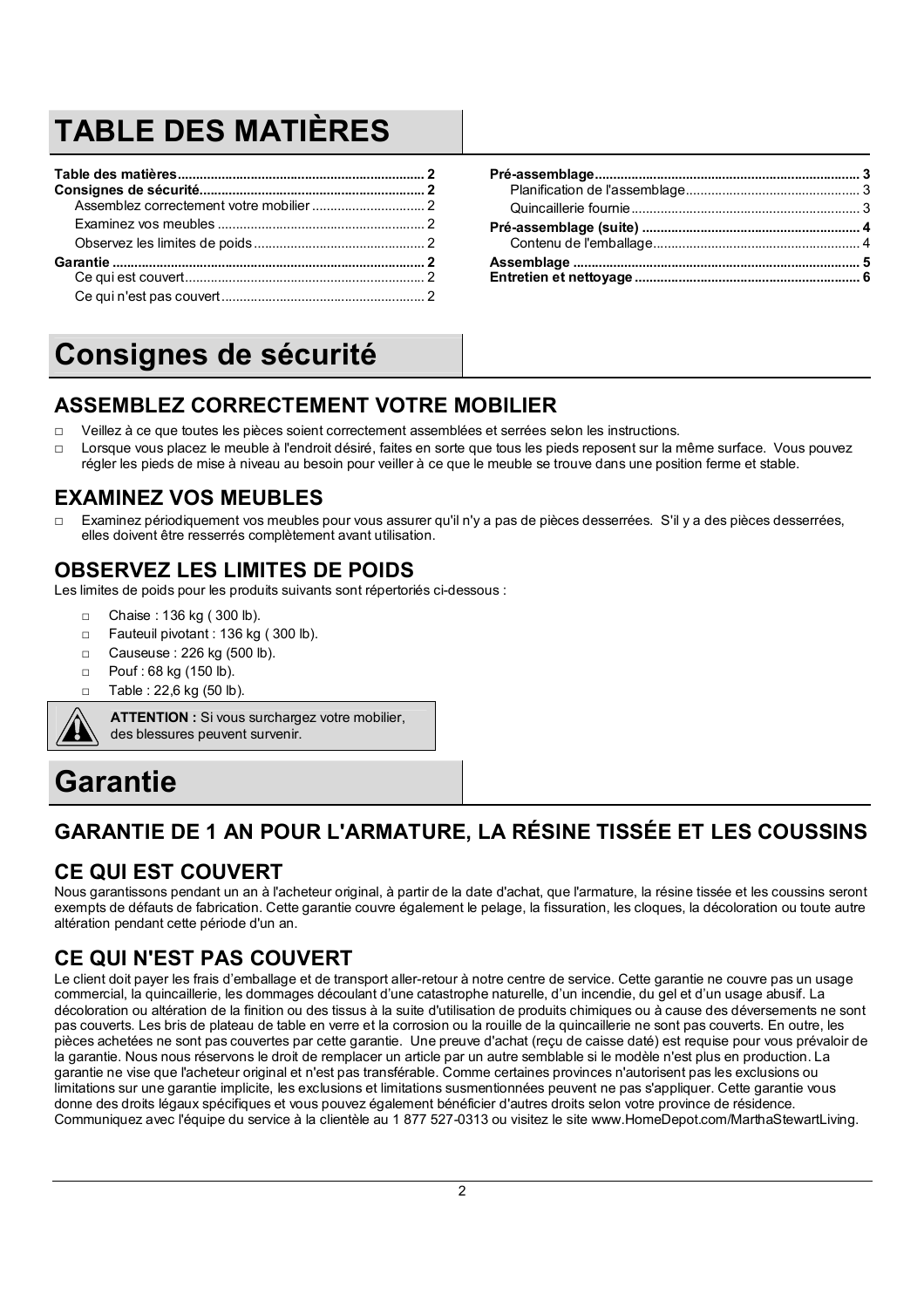## **Pré-assemblage**

## **PLANIFICATION DE L'ASSEMBLAGE**

Pour éviter tout dommage, placez toutes les pièces sur une surface molle lors de l'assemblage. Enlevez tous les capuchons de protection avant de débuter l'assemblage.

## **QUINCAILLERIE FOURNIE**

**A** 

**REMARQUE :** Les pièces de quincaillerie ne sont pas illustrées à la grandeur nature.



| <b>Pièce</b> | <b>Description</b> |                 | Quantité |
|--------------|--------------------|-----------------|----------|
| AA           | Contre-écrou       | $\Phi$ 8mm      | 8        |
| ВB           | Rondelle           | $\Phi$ 8mm      | 8        |
| СC           | Capuchon d'écrou   | $\Phi$ 8mm      | 8        |
| DD           | Boulon             | $\phi$ 1/4x25mm | 2        |
| EE           | Petite rondelle    | $\Phi$ 6mm      | 2        |
| FF           | Cache-boulon       | $\phi$ 6mm      | 2        |
| GG           | Clé                | $n^{\circ}13$   |          |
| HН           | Clé Allen          | 4 <sub>mm</sub> |          |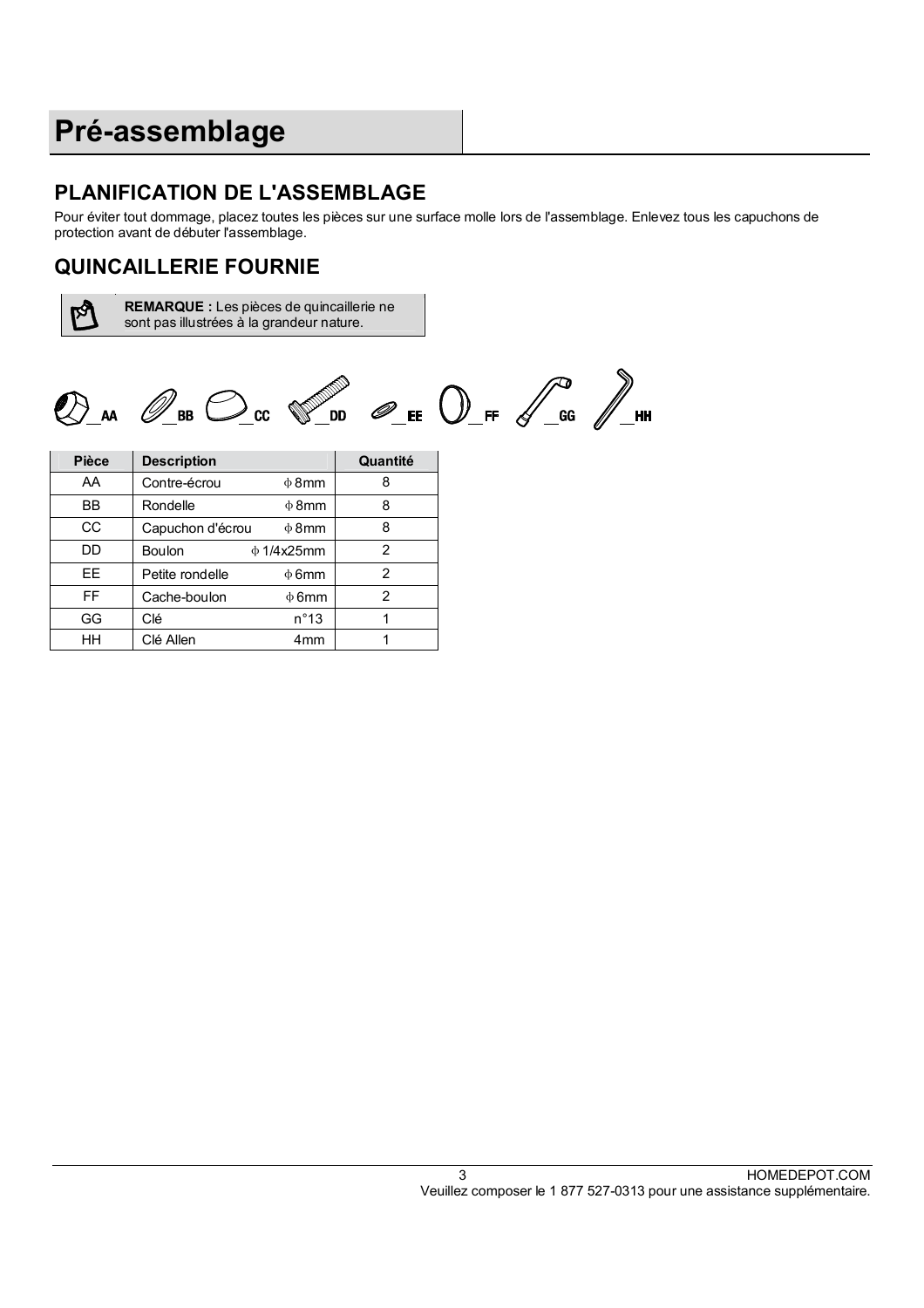## **Pré-assemblage (suite)**

## **CONTENU DE L'EMBALLAGE**



| <b>Pièce</b> | <b>Description</b> | Quantité |
|--------------|--------------------|----------|
| А            | Siège              |          |
| в            | Dossier            |          |
| C            | Accoudoir gauche   |          |
| D            | Accoudoir droit    |          |
| F            | Coussin de siège   | 2        |
| ⊏            | Coussin de dossier |          |
|              | Coussin d'appoint  |          |
|              |                    |          |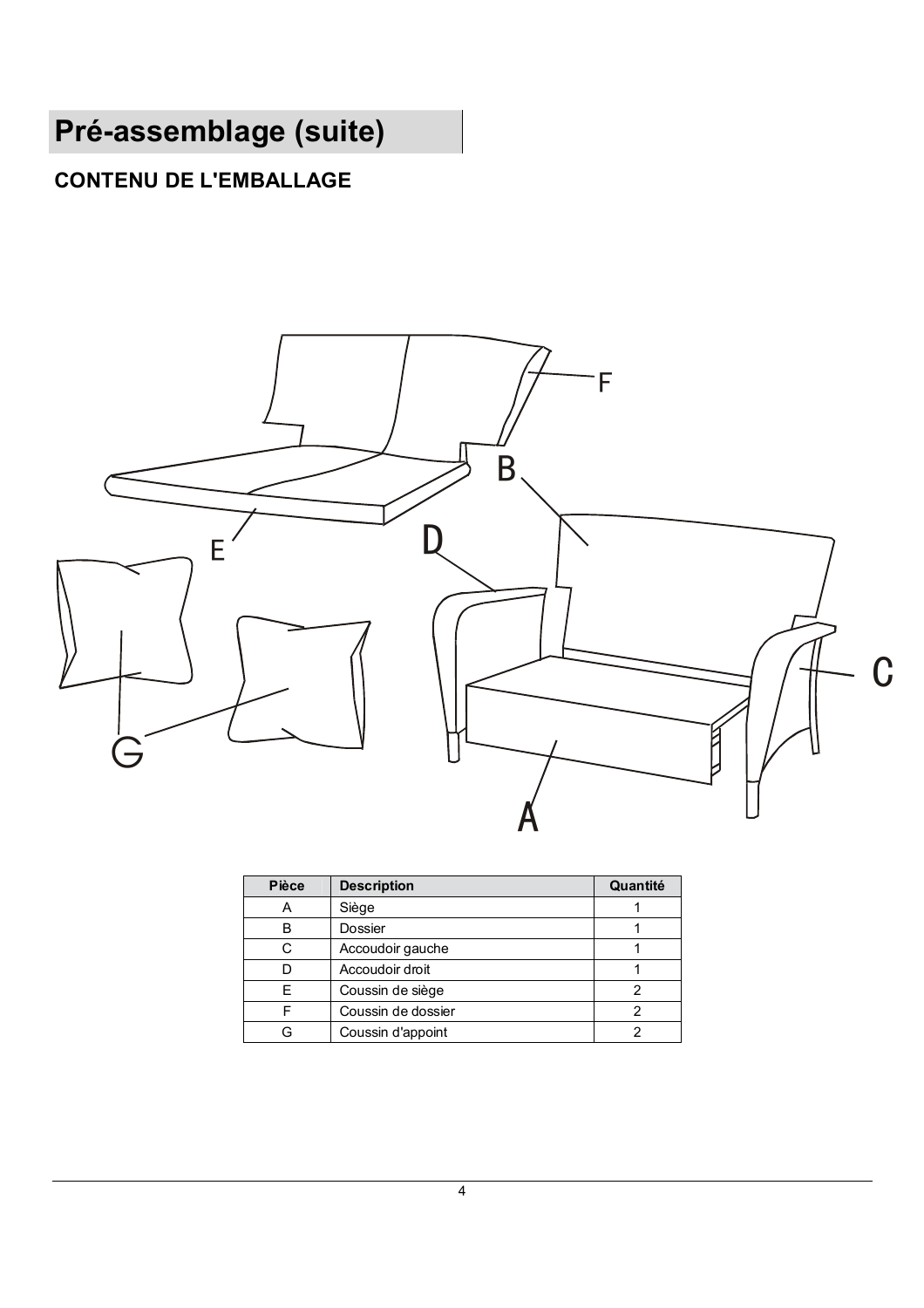## **Assemblage**

#### 1 **Fixation de l'accoudoir gauche au siège** 2 **Fixation du dossier**

- □ Placez l'accoudoir gauche (C) sur une surface molle.
- □ Placez le siège (A) au-dessus des deux boulons sur l'accoudoir gauche (C).
- □ Fixez avec des rondelles (BB) et contre-écrous (AA) et serrez à la main.

## **A A BB AA**  $\mathsf C$ A **BB**

## Fixation de l'accoudoir droit  $\vert$  **4** Ajout des capuchons

- □ Placez les deux boulons de l'accoudoir droit (D) dans le siège (A).
- □ Fixez avec des rondelles (BB) et contre-écrous (AA) et serrez à la main.
- □ Insérez la broche du dossier (B) dans le trou de l'accoudoir droit (D). Fixez avec une petite rondelle (EE) et un boulon (DD) et serrez à la main.



- □ Placez le dossier (B) sur les deux boulons sur le siège (A) et un boulon de l'accoudoir gauche (C).
- □ Fixez avec des rondelles (BB) et contre-écrous (AA) et serrez à la main.
- □ Insérez la broche du dossier (B) dans le trou de l'accoudoir gauche (C). Fixez avec une petite rondelle (EE) et un boulon (DD) et serrez à la main.



- □ Serrez à fond tous les écrous (AA) avec la clé (GG) et couvrez-les avec les capuchons d'écrou (CC).
- □ Serrez à fond tous les boulons (DD) avec la clé Allen (HH) et couvrez-les avec les cache-boulon (FF).
- □ Réglez les pieds de mise à niveau au besoin.
- □ Placez le coussin du siège (E) et le coussin de dossier (F) et le coussin d'appoint (G) sur la causeuse. Cette causeuse est maintenant prête à être utilisée pour votre plaisir.

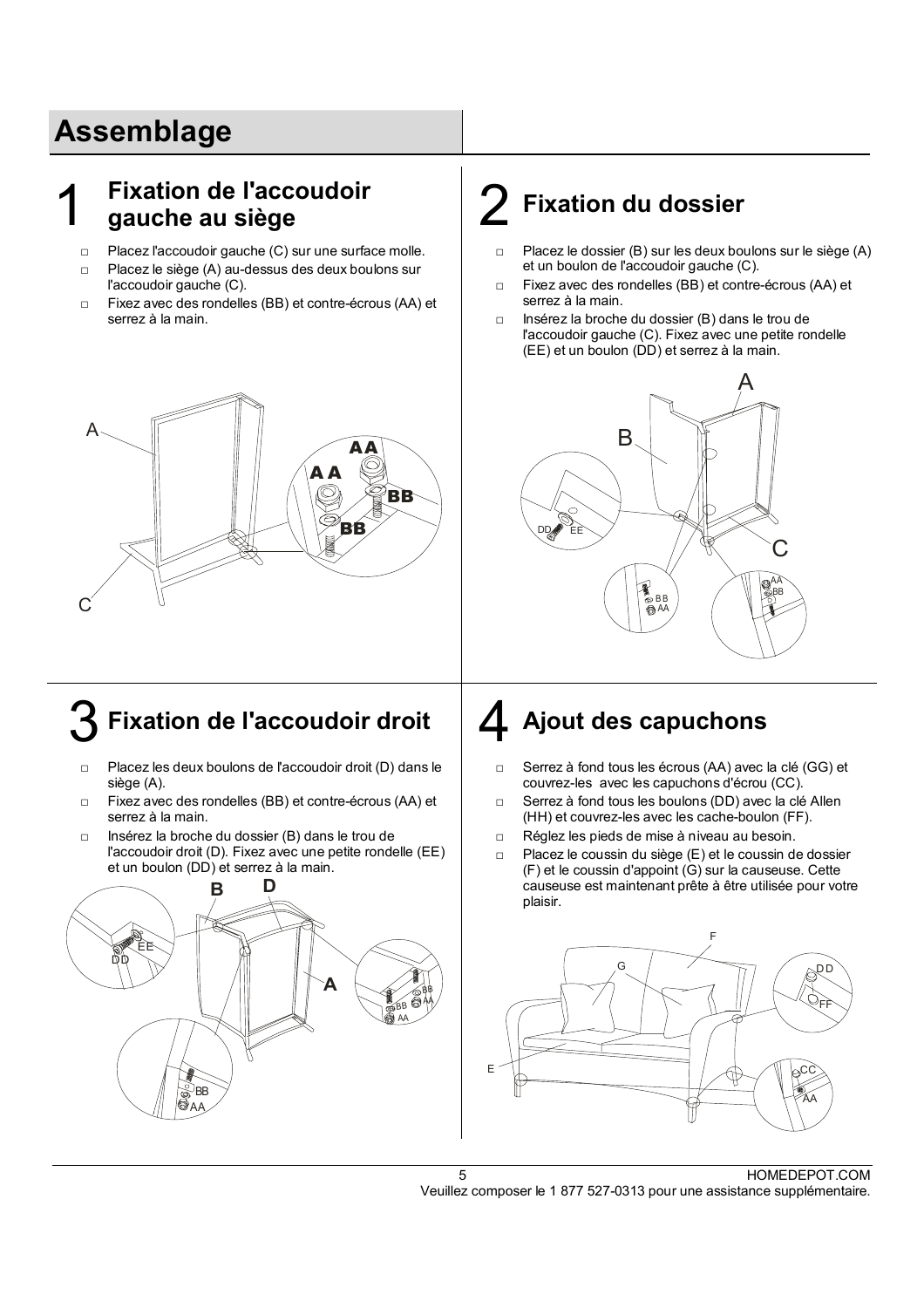## **Entretien et nettoyage**

- □ Lavez l'armature avec une solution douce de savon et d'eau, rincez à l'eau propre, et faites sécher soigneusement.
- □ Si votre ensemble comprend des coussins ou des tissus à mailles, vous pouvez les traiter au Scotchguard pour les protéger contre les éléments. Les coussins peuvent également être nettoyés à la main avec une solution douce de savon et d'eau. Rincez la housse de coussin à fond et laissez sécher. Le coussin de dossier et le coussin d'appoint devraient être nettoyés avec un chiffon doux. Ne lavez pas et ne séchez pas à la machine car les coussins pourraient rétrécir. N'utilisez pas de javellisant ou de solvants sur les tissus. N'utilisez jamais de nettoyants qui contiennent des matières acides ou abrasives.